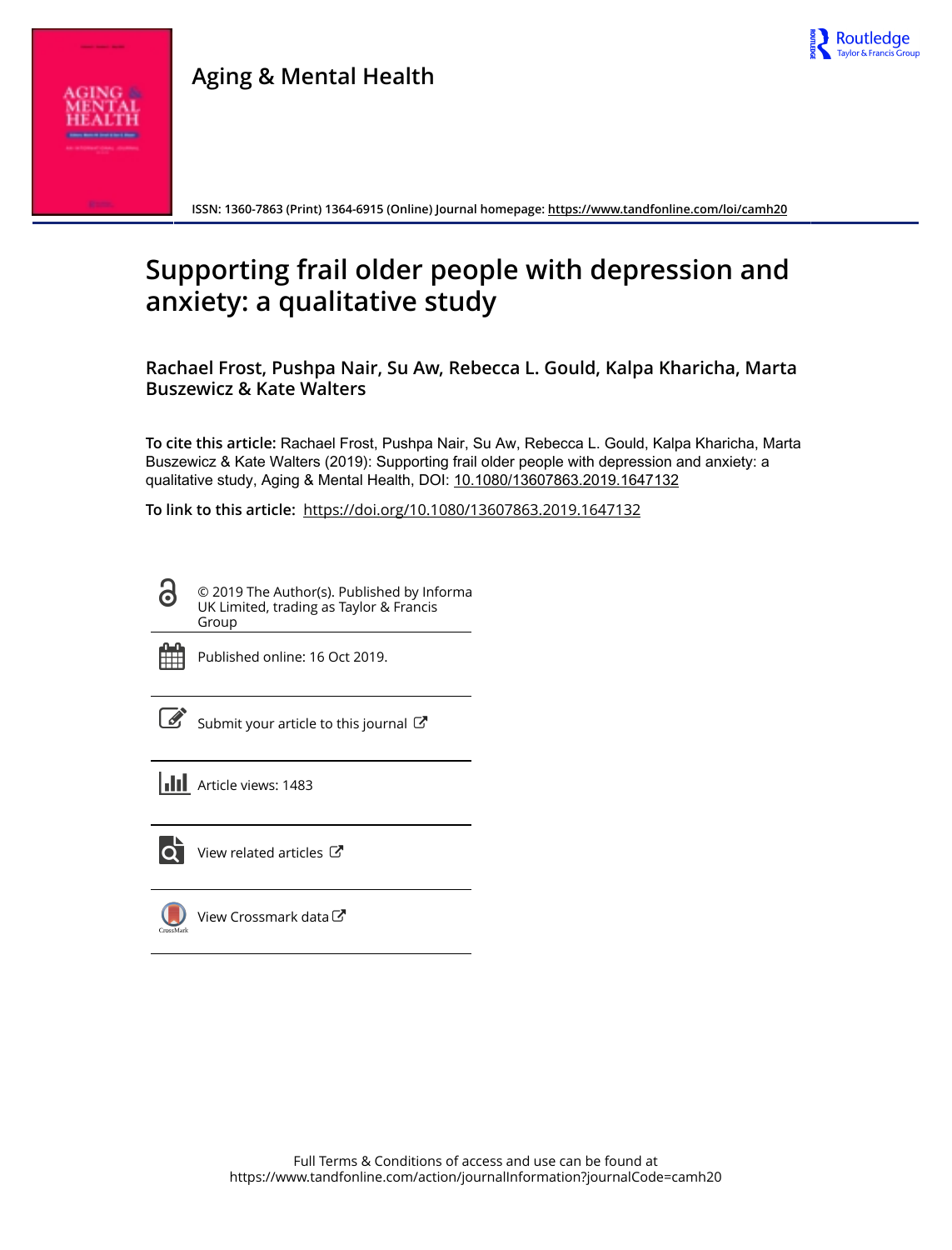a OPEN ACCESS **D** Check for updates

Routledge Taylor & Francis Group

# <span id="page-1-0"></span>Supporting frail older people with depression and anxiety: a qualitative study

Rachael Frost<sup>a</sup> (D[,](http://orcid.org/0000-0003-3523-0052) Pushpa Nair<sup>a</sup>, Su Aw<sup>b</sup>, Rebecca L. Gould<sup>c</sup>, Kalpa Kharicha<sup>a</sup>, Marta Buszewicz<sup>a</sup> and Kate Walters<sup>a</sup>

<sup>a</sup>Department of Primary Care and Population Health, University College London, London, UK; <sup>b</sup>Saw Swee Hock School of Public Health, National University of Singapore, Singapore; 'Division of Psychiatry, University College London, London, UK

#### ABSTRACT

Objectives: Depression and anxiety are common in later life, particularly when people are frail. This leads to reduced quality of life, faster decline in physical health and increased health/social care use. Available treatments are commonly not tailored to people with frailty. We explored frail older peoples' experiences of depression and/or anxiety and how services could be adapted to their needs.

Methods: Semi-structured interviews with 28 older people in the UK purposively sampled for practice location and severity of frailty and anxiety/depression. We asked about symptoms, interactions with physical health, help-seeking, treatments and what might help in future. We audio-recorded and transcribed interviews, using thematic analysis to inductively derive themes.

Results: Frail older people had low expectations of their wellbeing at this point in life due to multiple physical health issues and so anxiety and mild depressive symptoms were normalised. There was a particular reluctance and uncertainty regarding help-seeking for anxiety. Treatments were considered appropriate where they aligned with coping skills developed over their lifetime, and facilitated independence and problem-solving skills. Most older people felt their knowledge of mental health was limited and relied upon information about and endorsement of therapies from an expert. This was usually their GP, but access was often problematic. Online methods of accessing information and therapies were not popular.

Conclusion: Mental health support for frail older people needs to address late-life anxieties as well as depression, account for physical health issues, align with older people's need for independence and facilitate coping skills.

# **Background**

Frailty is present in around 11% of adults aged  $65+$ , but may range from 4.0% to 59.1% depending on the definition used (Collard, Boter, Schoevers, & Oude Voshaar, [2012](#page-7-0)). It is recognised as a dynamic process involving deficiencies across multiple physiological systems, characterised by reduced functional reserves and vulnerability to adverse health outcomes (Clegg & Hassan-Smith, [2018;](#page-7-0) Clegg, Young, Iliffe, Rikkert, & Rockwood, [2013\)](#page-7-0). Although it lacks a universal definition, symptoms typically included in frailty models are unintentional weight loss, slow gait speed, muscle weakness, low energy and low physical activity (Fried et al., [2001](#page-7-0)). Mental health is often overlooked in these definitions, despite psychological resilience being seen as an important part of managing physical frailty (Shaw et al., [2018\)](#page-8-0). Reductions in mobility and independence can strongly impact mood – frail older adults are four times more likely to experience clinically significant anxiety or depression (Ni Mhaolain et al., [2012\)](#page-8-0), with up to half experiencing depressive symptoms (Vaughan, Corbin, & Goveas, [2015](#page-8-0)). Symptoms of anxiety are less well documented in this population, despite frequently co-existing with depression (Braam et al., [2014\)](#page-7-0). Anxiety and depression are associated with increased rates of functional decline, cognitive decline and healthcare service utilisation

(Meeks, Vahia, Lavretsky, Kulkarni, & Jeste, [2011](#page-8-0); Wolitzky-Taylor, Castriotta, Lenze, Stanley, & Craske, [2010](#page-8-0)). In combination with frailty, anxiety further increases mortality rates (Dent & Hoogendijk, [2014\)](#page-7-0), whilst depression is associated with neurocognitive decline (Potter, McQuoid, Whitson, & Steffens, [2016](#page-8-0)) and use of GP and psychiatric services (Djernes, Gulmann, Foldager, Olesen, & Munk-Jørgensen, [2011\)](#page-7-0). However, depression and anxiety are commonly underdiagnosed in this population (Mitchell, Rao, & Vaze, [2010\)](#page-8-0).

Mental health treatments for frail older adults are currently limited, and mental health symptoms are often given lower priority by healthcare professionals than physical health problems (Frost, Beattie, Bhanu, Walters, & Ben-Shlomo, [2019](#page-8-0)). Those in their 80s or 90s with depressive symptoms are more likely to be prescribed antidepressants and substantially less likely to be referred to psychological therapies than those in their late 50s and early 60s (Walters, Falcaro, Freemantle, King, & Ben-Shlomo, [2018\)](#page-8-0). Although antidepressants show effects upon response  $($ >50% reduction in symptoms) in people aged 55+ (Kok, Nolen, & Heeren, [2012\)](#page-8-0), the vast majority of antidepressant trials are in those aged under 75 and exclude people with medical comorbidities (Benraad et al., [2016\)](#page-7-0). Effectiveness of antidepressants is therefore less clear in frailer

CONTACT Rachael Frost and rachael.frost@ucl.ac.uk

2019 The Author(s). Published by Informa UK Limited, trading as Taylor & Francis Group

**ARTICLE HISTORY** Received 11 January 2019 Accepted 10 July 2019

**KEYWORDS** Depression; anxiety; frailty; qualitative; older people

This is an Open Access article distributed under the terms of the Creative Commons Attribution License ([http://creativecommons.org/licenses/by/4.0/\)](http://creativecommons.org/licenses/by/4.0/), which permits unrestricted use, distribution, and reproduction in any medium, provided the original work is properly cited.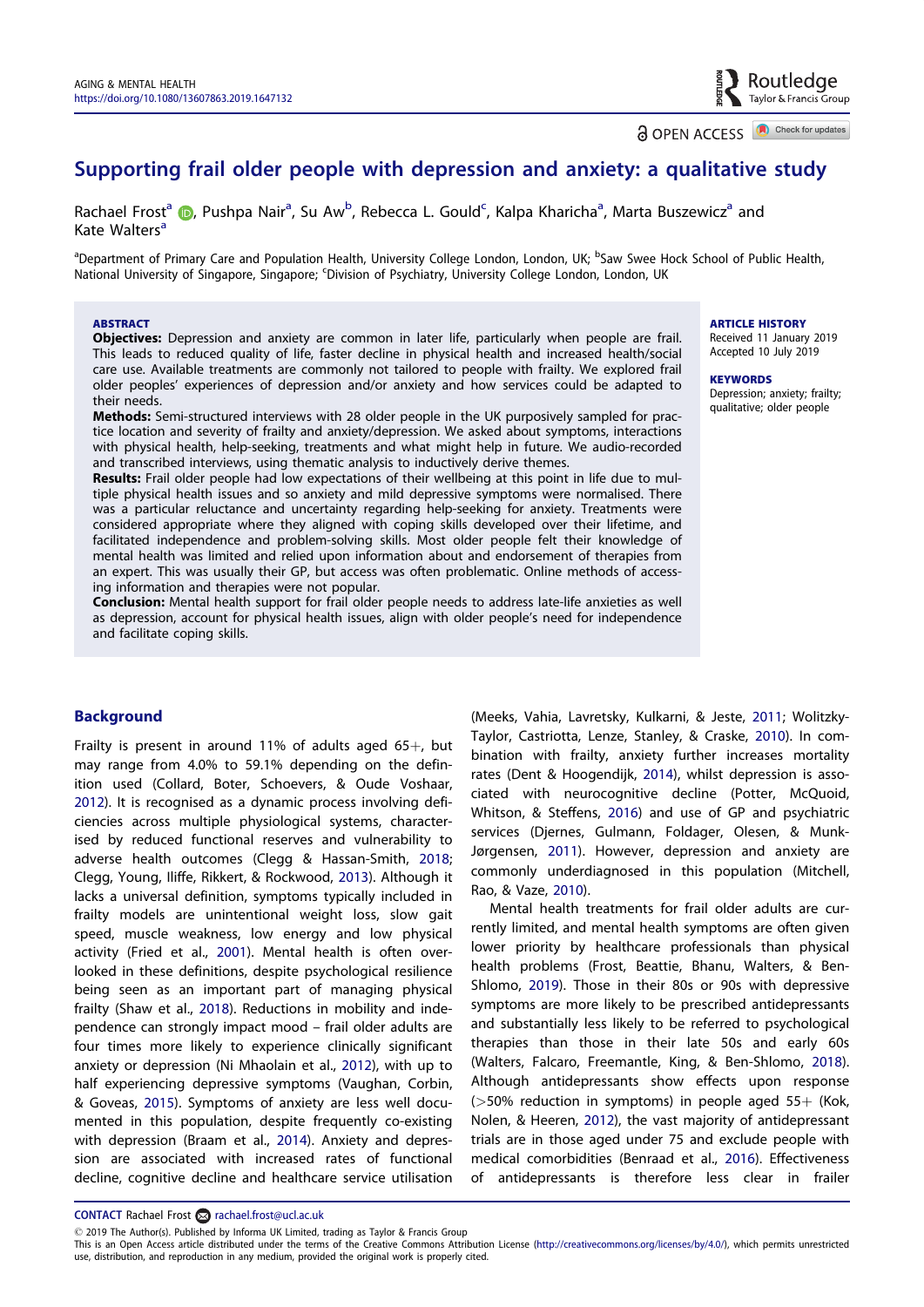<span id="page-2-0"></span>populations, and taking multiple medications is recognised as a contributor to frailty (Guti errez-Valencia et al., [2018\)](#page-8-0). Many older people prefer talking therapies above medication for depression and anxiety (Gum et al., [2006;](#page-8-0) Landreville, Landry, Baillargeon, Gu erette, & Matteau, [2001;](#page-8-0) Mohlman, [2012](#page-8-0)). Cognitive behavioural therapy, life review and problem solving therapy show some positive effects in older people, but for those who are frailer the evidence is limited, mostly focusing upon problem solving therapy (Frost, Bauernfreund, & Walters, [2018](#page-8-0); Gould, Coulson, & Howard, [2012a](#page-8-0), [2012b;](#page-8-0) Kirkham, Choi, & Seitz, [2016;](#page-8-0) Lan, Xiao, & Chen, [2017](#page-8-0)). Access to these therapies is still low in the UK, particularly for those aged  $75+$  (NAPT, [2013\)](#page-8-0).

Previous qualitative studies have mainly focussed upon late life depression, finding that that older people hold negative perceptions of treatments, minimise and normalise depression as part of later life or difficult circumstances and place a strong focus upon personal actions they can take (Corcoran et al., [2013](#page-7-0); Holm & Severinsson, [2014\)](#page-8-0). The small number of qualitative studies carried out in older people with anxiety show that anxiety is also attributed to loss and age-related decline, but that it is more difficult to identify than depression (Kingstone et al., [2017](#page-8-0); Knight & Winterbotham, [2019](#page-8-0)), although information is sought from healthcare professionals, online resources and their own internal coping strategies (Zapata et al., [2018\)](#page-8-0). Most qualitative studies have been carried out in those aged 65–75 with better physical health, focussing upon experiences of depression rather than treatment preferences. We therefore aimed to explore frail older adults' experiences of depression and anxiety, their views regarding help-seeking, and ways in which services could be adapted to better meet their needs.

# Methods

We recruited participants using mailouts from five UK general practices across one semi-rural, one suburban and three urban areas who were aged  $75+$ , with frailty and experiencing symptoms or a diagnosis of depression and/ or anxiety. People with advanced dementia and <6 months life expectancy were excluded. Practice staff searched their patient records to identify patients classified as moderately to severely frail according to their practice's frailty list (e.g. electronic frailty scale) and aged  $75+$  years. As depression/ anxiety can be under-diagnosed in this population, we asked practices to send a study invitation to a proportion with and without a diagnosis of anxiety and/or depression recorded in their medical records. The mailed invitation letter and information leaflet encouraged people to self-identify using an adapted brief 2-item screening questionnaires in the leaflet (2-item Patient Health Questionnaire and 2 item Generalized Anxiety Disorder scale). Both are originally validated in older populations (Li, Friedman, Conwell, & Fiscella, [2007](#page-8-0); Wild et al., [2014\)](#page-8-0), but were edited for brevity and changing the two-week timescale to 'recently'. Practice GPs reviewed the list of those to approach prior to mailout and removed people that met the exclusion criteria or they considered inappropriate to contact. Interested respondents were screened by researchers over the telephone using the same adapted questions as the leaflet to

confirm symptoms and were asked about functional difficulties (e.g. reduced mobility) to confirm frailty.

We conducted semi-structured face-to-face interviews, mainly at participants' homes (or another convenient location if requested), lasting approximately one hour (range 34–89 min). Interviews were conducted by RF ( $n = 19$ , a health services researcher) or PN ( $n = 9$ , an academic GP, not disclosed to interviewees). Each observed 1–2 of the other's interviews to ensure consistency. Topics included a typical week; historical and current experiences of depression and anxiety; coping mechanisms; influence of family, friends and carers; seeking help; views and experiences of treatments; and how services might be improved. The topic guide (see Appendix 1) was modified as interviews progressed, through team discussions and in conjunction with our patient and public involvement (PPI) representatives, who also provided feedback upon recruitment materials. The terminology 'low' and 'worried' was used at the start of interviews to reduce any perceived stigma, but interviewers used the participant's own terminology as the interview progressed. We defined rather than simply named psychological therapies, as participants were often unsure about differences between these.

After each interview, demographic data and selfreported diagnoses of anxiety and/or depression were collected. Participants were provided with relevant local and national mental health service information, an Independent Age depression guide (Independent Age, [2017](#page-8-0)) and a £20 voucher as thanks. Concerns regarding suicidal ideation were discussed with the Co-PI and senior researcher (KW, an experienced academic GP) and communicated to the person's GP with their consent. Interviews were audiorecorded, with brief field notes, transcribed verbatim by an external company and anonymised and verified for accuracy by the interviewer (RF or PN).

We used thematic analysis to analyse our data from a constructivist perspective (Lincoln & Guba, [2003\)](#page-8-0). Our team included two health services researchers (RF, KK), three academic GPs (KW, MB, PN), two psychologists (RG, SA) and two PPI members. All transcripts were read by RF and PN and at least one additional team member. RF developed a thematic framework, refined through team discussions and piloting by multiple team members. RF, PN and SA coded transcripts using NVivo 12 (QSR International Pty Ltd., [2018](#page-8-0)) according to the thematic framework in Appendix 2. Saturation was judged to have occurred after 26 interviews and two further interviews were carried out to confirm this. The study was approved by NHS Camden and Kings Cross Research Ethics Committee (ref 17/LO/1963).

# **Results**

We recruited 28 participants with a mean age of 80.71 years (range 75–88) (see [Table 1](#page-3-0) for demographics). The majority of participants were female ( $n = 19/28$ ), White British ( $n = 22/28$ ), lived alone ( $n = 17/28$ ), from urban  $(n = 14/28)$  and semi-rural locations  $(n = 10/28)$ , and owned their homes ( $n = 16/28$ ), but represented a range of marital statuses and educational levels. A depression diagnosis was self-reported by four participants, anxiety by four, and three reported having both. Seventeen had no selfreported diagnosis, although some of these reported taking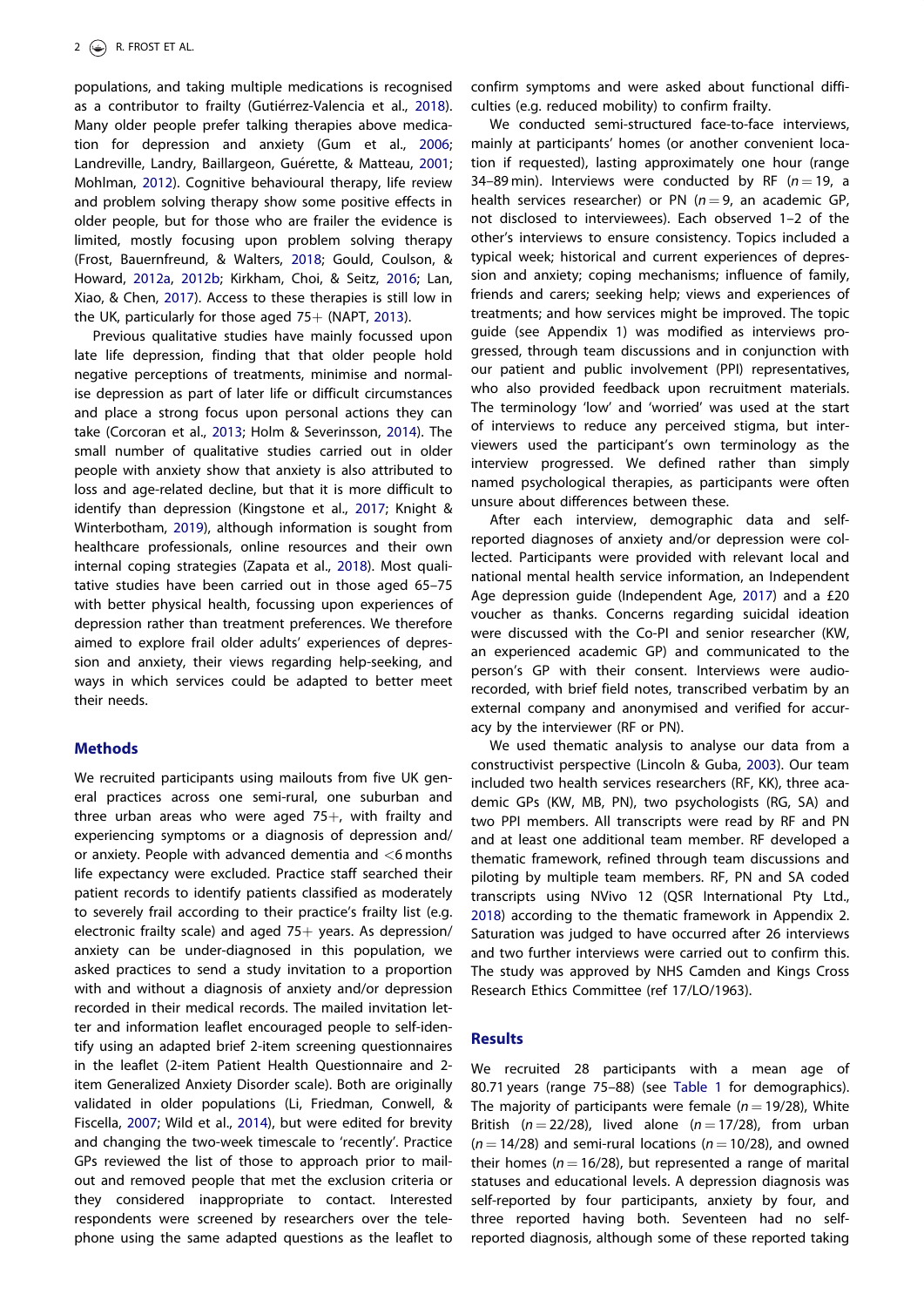<span id="page-3-0"></span>

|  | Table 1. Demographic details of participants. |  |  |
|--|-----------------------------------------------|--|--|
|--|-----------------------------------------------|--|--|

| Demographics            | Number                          |                |  |
|-------------------------|---------------------------------|----------------|--|
| Age mean (SD); range    | 80.71 (4.07) years; 75-88 years |                |  |
| Gender (male:female)    | 9:19                            |                |  |
| Location                | Semi-rural                      | 10             |  |
|                         | Suburban                        | 4              |  |
|                         | Urban                           | 14             |  |
| Born in                 | UK                              | 22             |  |
|                         | <b>Trinidad</b>                 | $\overline{2}$ |  |
|                         | <b>Mauritius</b>                | 1              |  |
|                         | Ireland                         | 1              |  |
|                         | Jamaica                         | $\overline{2}$ |  |
|                         | Unknown                         | 1              |  |
| Ethnicity               | White British                   | 22             |  |
|                         | <b>Black Caribbean</b>          | 4              |  |
|                         | White Irish                     | 1              |  |
|                         | Indian                          | 1              |  |
| Living situation        | Alone                           | 17             |  |
|                         | With spouse                     | 8              |  |
|                         | With other family               | 3              |  |
| Marital status          | Widowed                         | 10             |  |
|                         | Married                         | 8              |  |
|                         | Separated                       | $\overline{2}$ |  |
|                         | Divorced                        | $\overline{7}$ |  |
|                         | Single                          | 1              |  |
| Current housing         | Owner-occupier                  | 16             |  |
|                         | Council rented                  | 7              |  |
|                         | Housing association rented      | $\overline{2}$ |  |
|                         | Sheltered housing               | $\overline{2}$ |  |
|                         | Private rented                  | 1              |  |
| Age completed education | Before the age of 15 years      | 8              |  |
|                         | Aged 15-16 years                | 7              |  |
|                         | Aged 17-20 years                | 6              |  |
|                         | Aged over 21 years              | 7              |  |
| Type of pension         | <b>State</b>                    | 28             |  |
|                         | Employer                        | 17             |  |
|                         | Private                         | 3              |  |
|                         | Pension credits                 | 10             |  |
| Telephone screen        | PHQ-9 positive screen only      | 10             |  |
|                         | GAD-2 positive screen only      | 5              |  |
|                         | Both                            | 13             |  |
| Diagnosis               | Depression only                 | 4              |  |
|                         | Depression (unsure re anxiety)  | 1              |  |
|                         | Anxiety only                    | 4              |  |
|                         | Both                            | 3              |  |
|                         | Neither                         | 16             |  |
|                         | Unsure                          | 1              |  |
|                         |                                 |                |  |

antidepressants, and two were unsure if they had a diagnosis. The telephone screen had indicated nearly half experienced both anxiety and depressive symptoms, with the rest experiencing either anxiety or depressive symptoms, suggesting a range of mental health experiences were included.

Participants reported a range of experiences associated with depression and anxiety. Many experienced transient low feelings that varied day-to-day according to their physical health, functioning and energy levels, and was often characterised by feeling 'frustrated' and 'fed up', underpinned by fears of worsening functioning. Others experienced more severe depression, including volatile emotions (e.g. 'crying at the drop of a hat') and feeling unable to cope. A small number had suicidal thoughts, but none reported specific plans (their GPs were contacted in two cases). Anxiety symptoms ranged from excessive worry over 'silly little things', such as sorting housework or people visiting, to strong fears about their future physical health, feeling constantly 'on edge' or specific anxieties (e.g. being unable to move). For a few people, unresolved anxieties about health also led to feeling low and depressed. Anxiety and depression were experienced as different constructs, but those with symptoms of both felt they interacted and rarely expressed preferences for

different treatments for each. Separating preferences according to anxiety and depression was therefore difficult but is highlighted where possible throughout the results. Participants usually self-managed minor symptoms (to be reported in a separate paper), but six main themes emerged regarding their views about treatment: expectations of treatment, appropriateness of different treatments, promoting independence, connection, inclusivity of mental health services and endorsement of treatments.

### Expectations of treatment

Participants generally had low expectations of their mood at this point in life and therefore the potential for treatment. Feeling low and worrying about health was normalised as part of declining physical health, and the ageing experience.

[prospect of decline and death] all that's sort of ominous, you know. So, I'd be unrealistic if I was, if I was hilariously happy (83 White British M, no diagnosis).

Expectations of the potential of treatments were based mainly upon past experiences of poor mental health and its treatment and the similarity of these to the present context. As earlier life anxiety narratives were typically dichotomised into nervous breakdowns (which might require institutionalisation) or normal, stressful situations (requiring no treatment), mild-moderate anxiety was normalised as a rational response to health problems and/or everyday issues (e.g. smashing a vase). This was consequently trivialised as 'silly', and participants made critical self-judgements about their anxiety, rather than perceiving it as a treatable medical condition:

Sometimes I feel so dreadful that I feel so anxious. And I think, 'Oh, you are stupid', because I think I go up to the bedroom and want to do something moving and then I'll knock it all over (84 White British F, no diagnosis)

Nevertheless, anxiety could have a large impact on everyday functioning – some participants sat for hours worrying or crying, or woke in the night, whilst others stopped leaving the house alone for fear of falls, fainting, etc. A minority mentioned discussing anxiety in the context of health worries with their GP (more so if they also had depressive symptoms) but expectations of future treatment were lowered by the limited support available.

He's [GP] just told me not to worry. How can you stop worrying? They haven't got a tablet for it. (86 White British M, anxiety)

Despite low expectations, those with stronger anxiety symptoms reported greater desperation and willingness to try a wider range of therapies to help reduce their symptoms:

Anything I can do [for the anxiety], I'll try and do to help. (76 Black Caribbean F, anxiety)

Episodes of depression had a more marked presence throughout participants' life stories, attributed to trauma (e.g. sexual abuse, war memories, miscarriage), long term disability and bereavement. It had become part of some participants' identity and narratives, leading to resignation that it was simply something to live with at this point in life. As these participants had usually sought help before,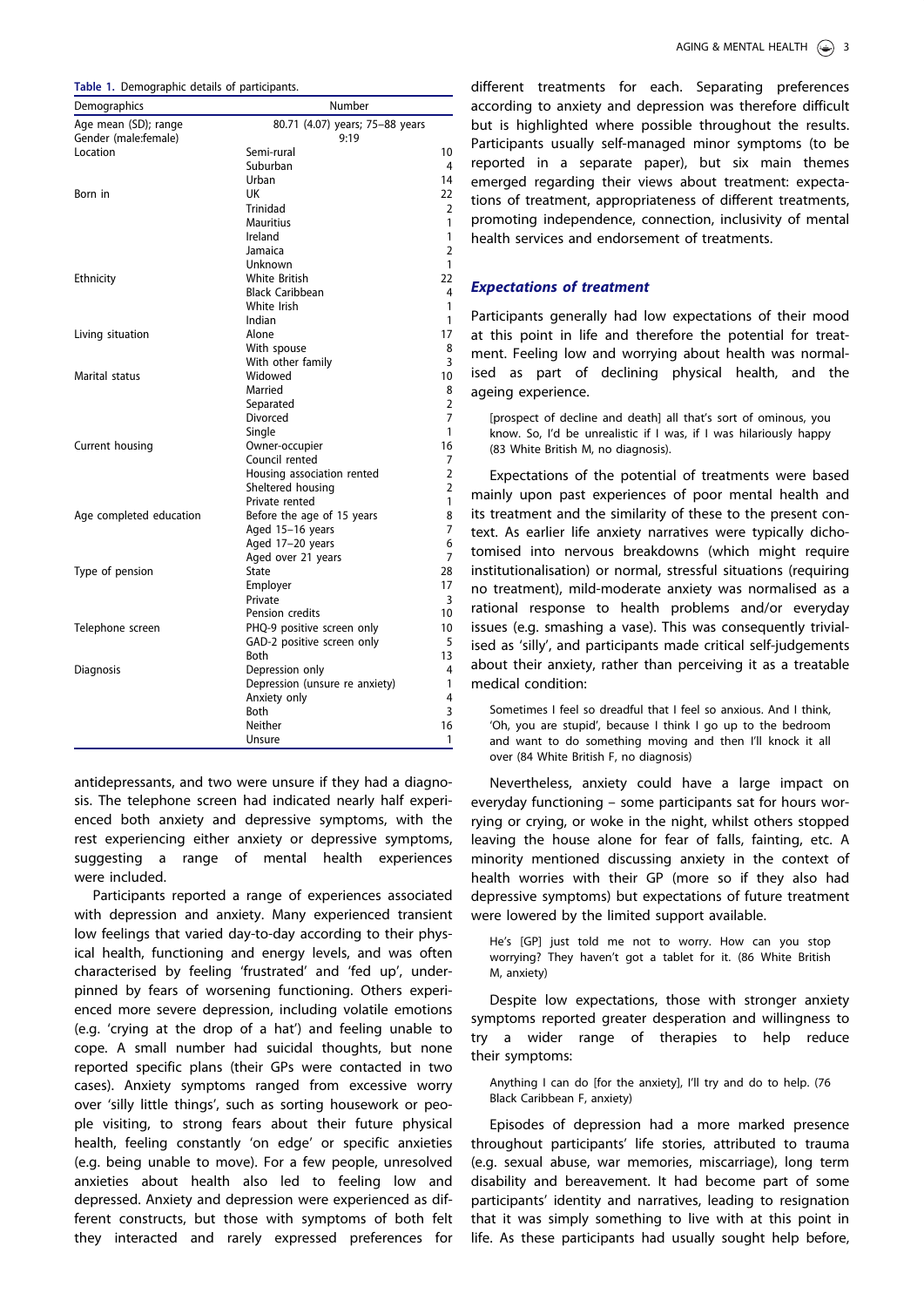depression was more readily perceived as a medical issue than anxiety, but treatment expectations were low:

I suppose because, because I've had all those issues from the very, for so many years, they're never going to go away, you know. (79 White British F, depression)

Ongoing issues perpetuated by social factors beyond their control (e.g. caring, family conflict, finances) were a particular struggle for some. These were considered unamenable to treatment and led to feelings of hopelessness and desperation. This was compounded when recent help-seeking had resulted in only limited effects, with few reporting being offered further options.

I'm constantly up the GPs crying and carrying on. But they don't know how to help. How can [they] help, who can help? (86 WB F, anxiety and depression)

Some of these participants expressed suicidal ideas or a passive death wish – typically those with limited social support who had exhausted their coping skills.

An undercurrent within these discussions was an expectation that developing services further was unlikely in the current UK climate of austerity and an overstretched NHS, reinforced by reductions in local council services.

you can put forward any recommendation that you want, you can do all sorts of studies, as you most probably know, but your stumbling block is the authorities up there… nine times out of ten, it doesn't happen, does it? (80, White British M, depression and anxiety)

#### Appropriateness of different treatments

Formal mental health services were only considered appropriate for severe symptoms. Those with mild symptoms expressed preferences for self-management, e.g. accessing social support through activity clubs and volunteering. The GP (regardless of relationship quality) was considered an appropriate first point of contact for moderate to severe mental health symptoms, as a provider of general health support and gatekeeper to other services:

He's my GP. And I would talk to him. (77 Black Caribbean F, no diagnosis)

Treatment preferences varied considerably by individual, previous life experience and social situation. Some participants had clear preferences for psychological support (e.g. talking, problem solving), whilst many were unsure what was available:

I don't know. You know, I've never dealt with them people [psychologists]. (86 White British M, anxiety)

Counselling was construed as 'talking to someone' – potentially therapeutic for expressing emotions and gaining insight into feelings, but superfluous where participants had sufficient social support or understood why they felt this way.

You want empathy, you want a listening ear. Somebody who will listen. (80 Black Caribbean F, no diagnosis)

I know why I'm feeling low. So, what is the counsellor going to tell me that I don't already know. (87 Black Caribbean F, no diagnosis)

Cognitive behavioural therapy (CBT) was not well understood and frequently confused with counselling. A couple had had positive experiences of CBT, but for others some CBT activities did not make sense (e.g. metaphors used). When CBT was described as improving coping skills through examining and reframing thought patterns, participants either felt their coping skills were sufficient or feared it might conflict with current coping mechanisms (mainly distraction) through reinforcing 'sitting and thinking', which they considered an important factor for worsening low and anxious feelings:

I think most people, the one thing you don't want to do is think… if somebody is telling you another way to think through it, it's another think process, isn't it? (82 White British F, anxiety)

Approximately two thirds of interviewees had taken antidepressants earlier in their lives, with some on long term prescriptions. Antidepressants were often considered incongruent with participants' needs as they could not address the cause of their depression or anxiety and were occasionally associated with past suicide attempts. The assumption they would be offered antidepressants caused some to avoid sharing their low mood with their GP. Antidepressants were construed as making people 'zombies' and dulling emotions, necessary only when people were overwhelmed by their feelings:

[Prozac keeps me] Not on a good level, on a low level. But if it was taken away I'd be on no level, if you understand what I'm saying. (86 White British F, anxiety and depression)

#### Promoting independence

Independence was a top priority for most participants. Any help-seeking could potentially threaten this; therefore therapies needed to facilitate independence and self-esteem. The strongly perceived link between antidepressants and dependency was viewed as particularly threatening, as well as meaning taking additional medication. Choosing not to use antidepressants, particularly when symptoms were less severe, was therefore seen by some as a sign of inner strength and control which could encourage self-esteem:

I wasn't quite that bad, you know, I had the choice. (86 White British M, unsure re diagnosis)

Talking therapies were perceived as less threatening to independence, in that they encouraged participants to reach their own solutions and supported their coping skills for depression and anxiety, in addition to, or instead of empathic listening.

I want somebody to listen and, and then advise me what you can do to help yourself and what you can't do. (77 Black Caribbean F, no diagnosis)

For some, practical advice and support to resolve daily hassles related to frailty and disability was particularly important, as these could profoundly impact upon people's lives as ongoing stressors, particularly for anxiety. Being encouraged to take practical action was seen as more appropriate in this context, in order to both resolve the problem and improve self-esteem.

it doesn't help to talk about it, it helps to get it done. You know, I think talking about it just gives you more aggravation or more anxiety. (82 White British F, anxiety)

# **Connection**

Whilst seeking help for mental health through the GP did not depend upon a good relationship, support to treat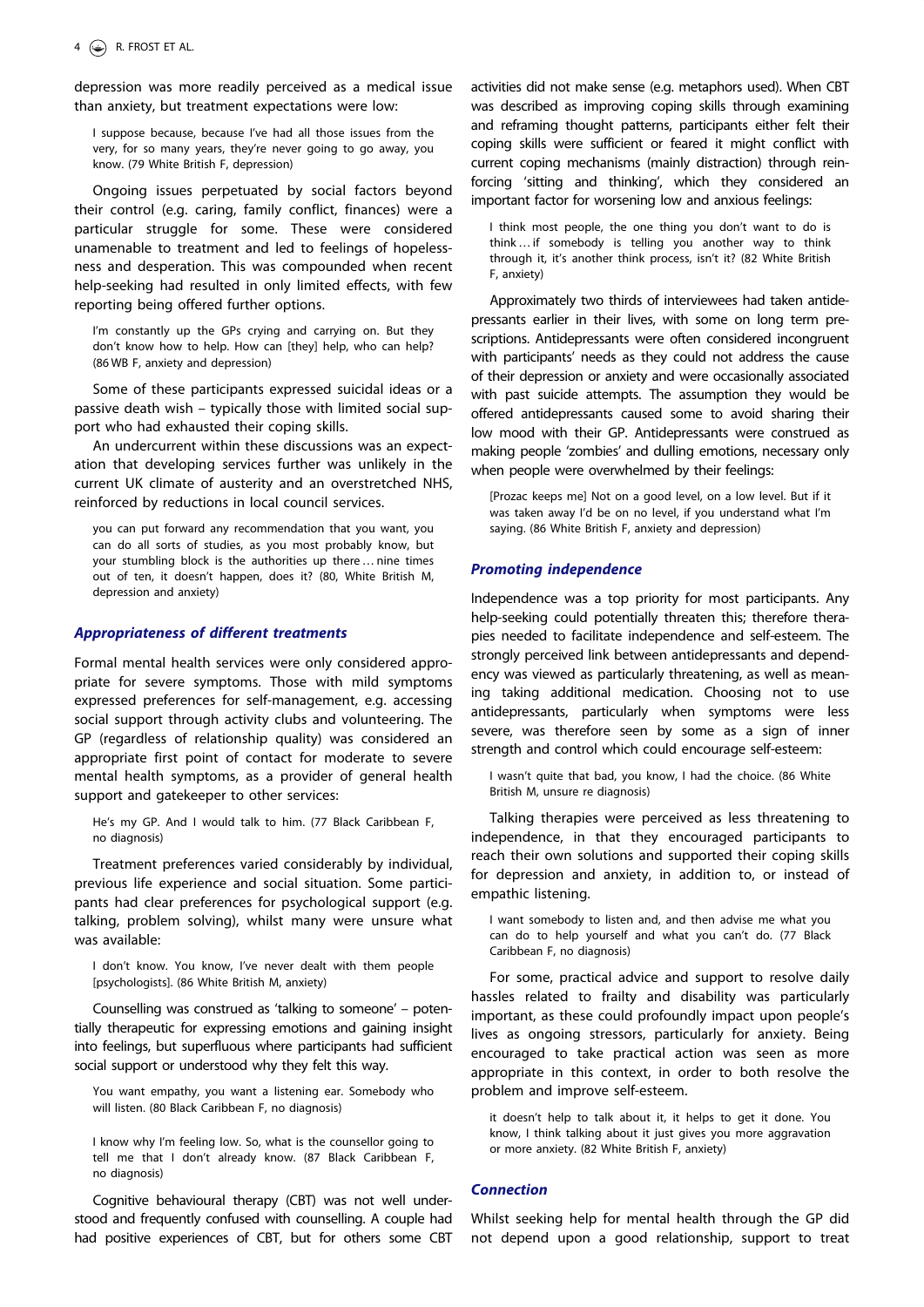both depression and anxiety was considered highly dependent upon the skills and personality of the person/ therapist involved. This could greatly facilitate or obstruct engagement with treatment, and counsellors or social workers were often discussed in strong terms e.g. 'brilliant' or 'useless'.

social services came here, social worker. And she put it down to loneliness and I thought, if you had just that much of a clue what's gone on in my life, loneliness is not it (77 White British F, depression (unsure re. anxiety))

What older people desired was for someone to listen well and provide an outside perspective, with genuine interest and the skills to facilitate older people to 'open up'.

I've always felt that when you're on the couch, you know, that the person, the counsellor has got the expertise to be able to delve and probe and perhaps bring forward things that you would shut away up here, which may or may not affect the way that you are now. (80 White British M, anxiety and depression)

This approach did not need to involve a particular profession, and a few named social workers and GPs as well as mental health professionals as potentially helpful. Occasionally other older people or adult children experiencing the onset of old age could provide support from a place of shared experience, although mental health was rarely explicitly referred to.

they do come and see you, which we do with each other, you know. They'll say, 'Thanks for the coffee, I feel better now.' (86 White British M, unsure re diagnosis)

Support groups could also have this effect:

just to meet people and to realise there are other people like you. It isn't just you that are having this 'Oh shit, like, you know, I can't do that anymore.' (82 White British F, anxiety)

However, views about support groups varied according to individual preferences, and many felt formal group therapy might negatively affect their mood through fears of gossip or listening to others' problems:

There's enough of headcases running around you know to be sitting among them. (78 Irish M, no diagnosis)

Face-to-face contact enhanced a sense of connection. Telephone appointments were precluded by hearing difficulties or fears of not knowing who they were speaking to. Video calling was seen as better as the person was visible, but this depended highly upon individual familiarity with technology and was still perceived as a hindrance to opening up.

I think that both of those [telephones and video calling] give you far too many opportunities to hide behind things. (75 White British F, no diagnosis)

#### Inclusivity of mental health services

Methods of accessing services or information about mental health were often at odds with how older people preferred to access health services. Some participants with a strong interest in psychology were happy to access information and services online:

I've got a full thing on cognitive behavioural therapy there. I've got, I'm doing a course on it on the computer at the moment. (76 White British F, no diagnosis)

However, the vast majority of participants were limited in their use of technology and did not consider themselves very skilled, or did not own a computer. Many struggled to access practical services such as online shopping or banking, and felt that online self-referral to or delivery of mental health services would be similarly inaccessible.

one thing that really pisses me off is when people say, 'Oh yes, well just do it online.' No, no I don't do it online. (82 White British F, anxiety)

The preferred pathway was to seek help with mental health issues through their GP when symptoms became moderate-to-severe. In these cases, not wanting to bother the GP was a much less important barrier than being unable to access appointments (particularly with a familiar GP) or to find time within appointment(s) to prioritise discussion of mental health problems over physical ones.

I was going to talk to the doctor that last time I went. And then, anyway it was, you know, I only had a ten-minute appointment and I thought no, I can't say it now because I don't want to say a lot. (79 White British F, depression)

Transport was a further consideration. Participants highlighted that any psychological services needed to be delivered at home, very locally or with transport provided. All the participants had at least some difficulty leaving their homes, and for some finances were a major factor. However, leaving the home was viewed as a top priority and therefore transport provision was sometimes preferred over home visits.

you [services] getting to them [older people] is fine, but I don't think it does them as much good as them getting to you. (82 White British F, anxiety)

#### Endorsement of treatments

Treatments needed to be endorsed by someone else to validate their appropriateness and increase participants' willingness to try them despite their lack of familiarity. Apart from the minority with an interest in psychology, most felt insufficiently knowledgeable to make treatment decisions.

I think that would be up to the doctor to decide you're bad enough and send you to somebody. (76 White British F, no diagnosis)

This endorsement rarely arose from any source apart from their GP for frail older people. It was rare that participants reported seeking mental health advice from books, magazines or the internet. Most acquired information through discussions with others with regard to general recommendations e.g. for gardeners or cleaners. However, although some reported sharing their problems, discussions around mental health support were rare and depended heavily on individual personalities and friendships. One participant described how she and two others in her social circle saw the same counsellor but never discussed this, and others expressed surprise when friends disclosed a depression diagnosis.

I didn't know she had it, she didn't tell anybody. She was just crying last week and she said she's got depression (82 White British F, anxiety)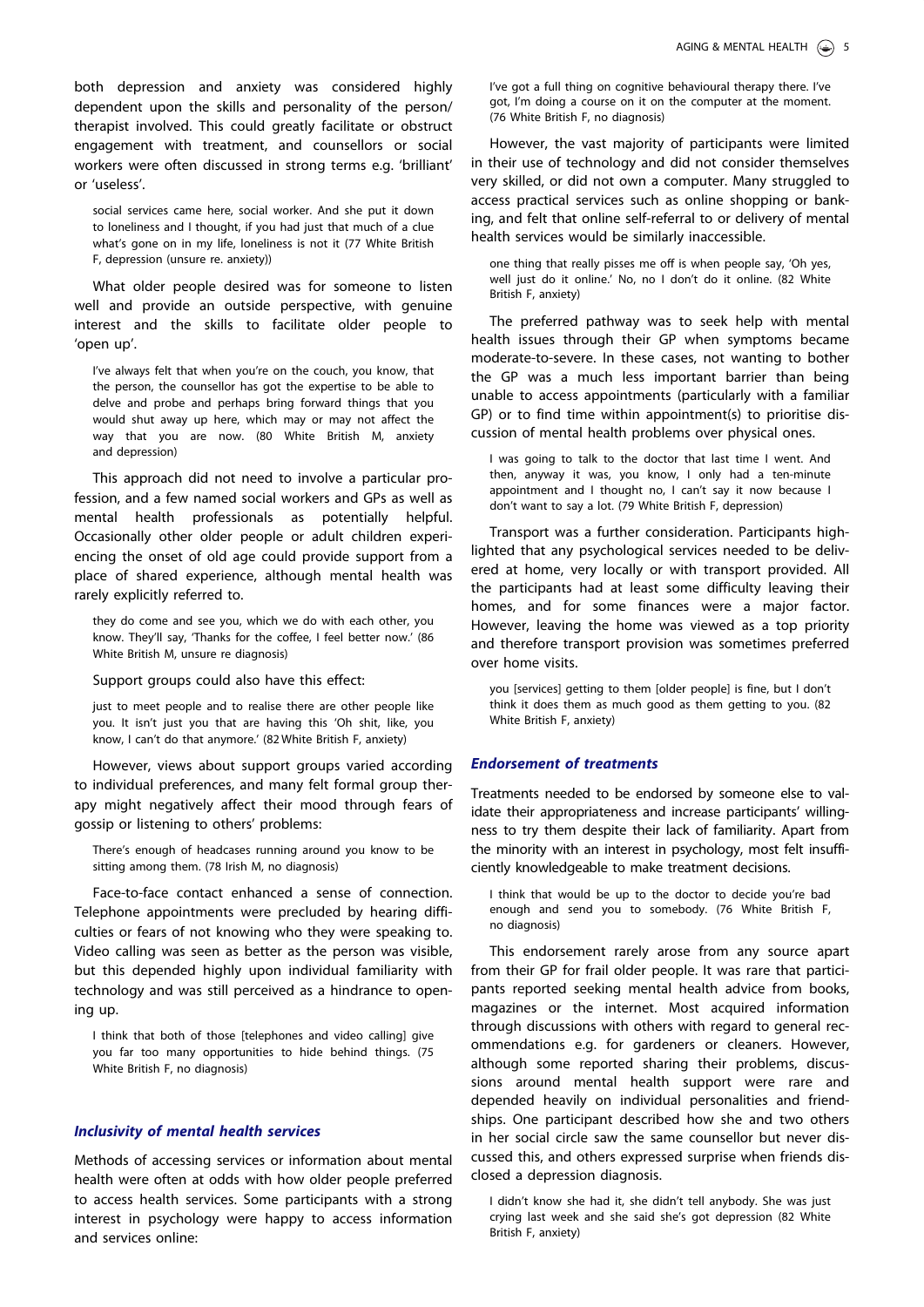<span id="page-6-0"></span>Whilst the third sector (voluntary organisations such as Age UK) was viewed as a positive resource for practical help, most people were unaware that some providers offered mental health support.

# **Discussion**

We found frail older people with mild to severe symptoms of anxiety and/or depression had low expectations of their wellbeing at this point in life. Mild depressive symptoms and all severities of anxiety were normalised as part of multiple health issues and functional difficulties. Those with moderate to severe depression were open to seeking help, but those with anxiety were far more reluctant. Seeking treatment but not experiencing an improvement could lead to a marked sense of desperation. Treatments were perceived as appropriate when they clearly addressed the cause of someone's depression/anxiety, aligned with their current coping skills and focussed on facilitating independence and enhancing coping skills. The interpersonal relationship was particularly valued in all mental health support. The preferred method of accessing support (through their GP) often presented access barriers. Many frail older people wanted their treatment endorsed by their GP to legitimise this, as they felt lacking in mental health expertise.

Frail older people cite similar reasons for avoiding seeking mental health support as both the 'younger old' and adult populations, including stigma, normalising symptoms, threats to identity and failure to recognise a need for support (Doblyte & Jiménez-Mejías, [2017](#page-7-0); Holm & Severinsson, [2014;](#page-8-0) Knight & Winterbotham, [2019](#page-8-0); Mackenzie, Pagura, & Sareen, [2010\)](#page-8-0). Whilst moderate to severe symptoms were a recognised cause for concern, mild depressive symptoms and anxiety were normalised and usually self-managed. This is likely to be appropriate where self-management strategies are working well, which in turn may help older people to maintain a sense of personhood and resist a 'frailty identity', which they associate with worse psychological health and social disengagement (Warmoth et al., [2016\)](#page-8-0). However, low expectations and being resigned to living with health needs they think cannot be met are reported for a range of agerelated issues (Walters, Iliffe, & Orrell, [2001\)](#page-8-0). Whilst a previous US survey showed that those aged  $85+$  preferred supportive therapy for anxiety rather than CBT (Mohlman, [2012\)](#page-8-0), participants in our study also expressed a desire for coping strategies, practical advice and suggestions in addition to empathic listening. 'Being heard' and aligning interventions with older people's needs were also highlighted as important components by older people with multimorbidity (Bayliss, Edwards, Steiner, & Main, [2008\)](#page-7-0).

# Strengths and weaknesses

We captured a wide range of views from frail older people, who varied according to socioeconomic status, ethnicity, degree of frailty and symptom severity. In contrast to previous studies focussing mainly on depression, we placed equal emphasis on depression and anxiety. Anxiety in frail older adults has largely been neglected in comparison to depression and this is the first study to the authors' knowledge to qualitatively explore help-seeking and treatment preferences for anxiety in frail older people. Our topic

guides and themes were developed in conjunction with our PPI representatives and all team members contributed to the interpretation, offering a range of perspectives. We approached the research from a constructivist perspective (Lincoln & Guba, [2003](#page-8-0)), assuming depression and anxiety and its treatments would be conceptualised and experienced in a variety of ways.

However, we could only provide limited insight into possible therapeutic approaches, as participants found it difficult to hypothesise and articulate what might be helpful in any detail, even when specific therapies were described or they had experienced them previously. We did not collect specific data on treatments currently or previously experienced. Although we tried to sample people with more severe frailty experiencing formal home care or residential care support, we had a low response from this population, which may reflect the greater cognitive impairment commonly found. We sampled a variety of ethnicities, but did not recruit anyone who could not speak English. As less than a third of our sample self-reported a formal mental health diagnosis, the experiences of those with more severe symptoms may not have been fully explored. We were unable to access participants' medical records to verify self-reported diagnosis, but this may be underreported as two thirds of our sample discussed taking antidepressants at some point in their life.

# Implications for research and practice

In terms of practice, our study suggests that older people expect mental health care recommendations to occur within the context of primary care, and that improving access to primary care may be helpful in encouraging them to raise mental health concerns and try treatments offered, despite some pessimism as to whether they might work. However, GPs and other healthcare professionals commonly cite difficulties in addressing the complexities of late-life depression in short appointments, particularly when complex physical health issues are present (Frost et al., [2019](#page-8-0)). In this way, ensuring consistent pro-active screening for both depression and anxiety as part of complex care or frailty reviews is likely to be helpful.

Both health and social care providers need to maintain an awareness of anxiety as well as depression. Management of anxiety in frail older people has frequently been neglected in research, despite evidence suggesting comorbid anxiety impacts negatively upon treatment outcomes in late-life depression (Tunvirachaisakul et al., [2018\)](#page-8-0). Participants in our study were much less likely to seek support or medical advice for anxiety symptoms, which reflects the difficulty recognising anxiety and the reluctance to discuss it found in other qualitative studies of older people with anxiety (Kingstone et al., [2017;](#page-8-0) Knight & Winterbotham, [2019](#page-8-0)). It may be that there is less public discourse relating to anxiety than depression which older people can use to explain and legitimise their feelings, although a few were comfortable describing their symptoms as 'anxiety'. Evidence suggests older people may use language such as 'fret' or 'concern' rather than 'worry' or 'anxiety' to describe symptoms (Stanley & Novy, [2000\)](#page-8-0) and want to appear resilient. Awareness of late life anxiety as a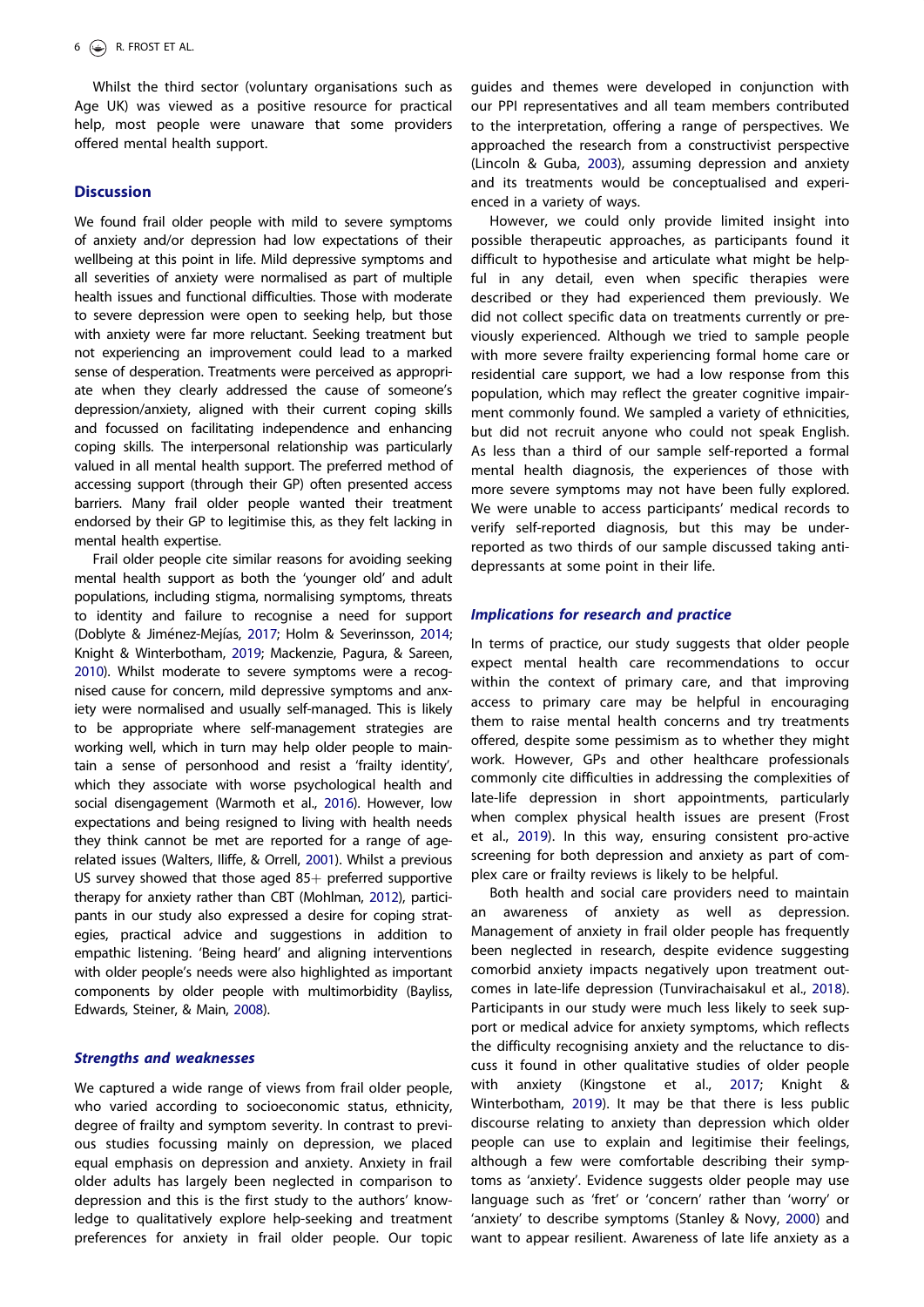<span id="page-7-0"></span>treatable condition needs to be raised in frailer older populations.

Currently, psychological therapy access rates for older people are lower than expected, particularly for those aged 75 $+$  (NAPT, [2013\)](#page-8-0). This may relate to access barriers as highlighted in our work, and facilitating access through increased GP referrals may overcome this to some extent. Technological solutions such as telephone or video call support do not seem widely accepted at present in this and other studies (Moult, Burroughs, Kingstone, & Chew-Graham, [2018\)](#page-8-0), although this appears to be changing as newer generations of older people use both healthcare professionals and the internet as sources of information regarding anxiety (Zapata et al., [2018\)](#page-8-0). With regards to social prescribing, older people preferred to use their own resources to identify shared interest groups and were less keen on (mental) health support groups. Potential treatments also need to concord with older people's own coping mechanisms (e.g. acceptance, distraction), which therapies such as CBT could conflict with. Action research of psychological therapies targeted at the 'younger old' suggests that CBT homework was viewed as unhelpful and rarely carried out, whilst personalised information is preferred over abstract concepts (Richardson & Reid, [2006\)](#page-8-0). Although CBT is effective for depression and anxiety in non-frail older adults when compared to treatment-as-usual or waiting list control conditions (Gould et al., [2012a,](#page-8-0) [2012b\)](#page-8-0), effect sizes are typically smaller than for those who are younger and they have rarely been investigated in frailer populations.

Physical health played an important role in relation to mood, and our work suggests that therapies which encourage ways of coping with physical health problems and promoting independence may be more acceptable and relevant to this population. Problem-Solving Therapy (PST; a structured approach to problem-solving, aiming to both improve self-esteem to resolve issues and to reduce the causes or exacerbators of depressive symptoms; Mynors-Wallis, [2005](#page-8-0)), may be helpful and has some evidence of effectiveness for depression in frail older people (Frost et al., [2018\)](#page-8-0). Other approaches such as Acceptance and Commitment Therapy (ACT) which focuses on increasing acceptance of challenging experiences rather than trying to change or remove them, as well as increasing function, may also be relevant (Hayes, Strosahl, & Wilson, [1999\)](#page-8-0). Older people with chronic pain are more clinically responsive to ACT than CBT (Wetherell et al., [2016\)](#page-8-0), and pilot studies suggest it is acceptable to older people with anxiety (Wetherell et al., [2011](#page-8-0)). Evaluations of these promising therapies for frail older people with depression/anxiety are therefore needed in a UK NHS setting, particularly those that focus on addressing anxiety.

# Conclusion

Our interviews with frail older people with anxiety and/or depressive symptoms suggested that frail older people tend to seek medical help for more severe symptoms, but find it difficult to know when to seek help for symptoms of anxiety, so awareness of potential treatments for anxiety needs to be promoted in later life. Expectations of mental health treatments and wellbeing in later life were low, but

older people felt they often had insufficient knowledge to judge this and so endorsement from a GP could facilitate uptake of therapies. Good support was judged to be provided face to face, by persons who could connect with them through their shared experience, and provide empathic listening to encourage opening up, regardless of their mental health training. Such therapy would have to empower rather than problematize mental health issues by helping them maintain a sense of personhood, independence and ability to cope with physical health issues. Further evaluation is needed of novel therapies that may be more applicable for the experiences of this population (e.g. ACT, PST).

# Disclosure statement

No potential conflict of interest was reported by the authors.

#### Data availability statement

This is a qualitative study and therefore the data generated is not suitable for sharing beyond that contained within the report. Further information can be obtained from the corresponding author.

#### **ORCID**

Rachael Frost **b** http://orcid.org/0000-0003-3523-0052

#### References

- Bayliss, E. A., Edwards, A. E., Steiner, J. F., & Main, D. S. [\(2008\)](#page-6-0). Processes of care desired by elderly patients with multimorbidities. Family Practice, 25(4), 287–293.
- Benraad, C. E. M., Kamerman-Celie, F., van Munster, B. C., Oude Voshaar, R. C., Spijker, J., & Olde Rikkert, M. G. M. [\(2016\)](#page-1-0). Geriatric characteristics in randomised controlled trials on antidepressant drugs for older adults: A systematic review. International Journal of Geriatric Psychiatry, 31(9), 990–1003.
- Braam, A. W., Copeland, J. R. M., Delespaul, P. A. E. G., Beekman, A. T. F., Como, A., Dewey, M., … Skoog, I. [\(2014\)](#page-1-0). Depression, subthreshold depression and comorbid anxiety symptoms in older Europeans: Results from the EURODEP concerted action. Journal of Affective Disorders, 155(1), 266–272.
- Clegg, A., & Hassan-Smith, Z. ([2018](#page-1-0)). Frailty and the endocrine system. The Lancet Diabetes & Endocrinology, 6(9), 743–752.
- Clegg, A., Young, J., Iliffe, S., Rikkert, M. O., & Rockwood, K. [\(2013\)](#page-1-0). Frailty in elderly people. Lancet (London, England)), 381(9868), 752–762.
- Collard, R. M., Boter, H., Schoevers, R. A., & Oude Voshaar, R. C. [\(2012\)](#page-1-0). Prevalence of frailty in community-dwelling older persons: A systematic review. Journal of the American Geriatrics Society, 60(8), 1487–1492.
- Corcoran, J., Brown, E., Davis, M., Pineda, M., Kadolph, J., & Bell, H. ([2013](#page-2-0)). Depression in older adults: A meta-synthesis. Journal of Gerontological Social Work, 56(6), 509–534.
- Dent, E., & Hoogendijk, E. [\(2014\)](#page-1-0). Psychosocial factors modify the association of frailty with adverse outcomes: A prospective study of hospitalised older people. BMC Geriatrics, 14(1), 108.
- Djernes, J. K., Gulmann, N. C., Foldager, L., Olesen, F., & Munk-Jørgensen, P. [\(2011\)](#page-1-0). 13 Year follow up of morbidity, mortality and use of health services among elderly depressed patients and general elderly populations. Australian & New Zealand Journal of Psychiatry, 45(8), 654–662.
- Doblyte, S., & Jiménez-Mejías, E. ([2017\)](#page-6-0). Understanding help-seeking behavior in depression: A qualitative synthesis of patients' experiences. Qualitative Health Research, 27(1), 100–113.
- Fried, L. P., Tangen, C. M., Walston, J., Newman, A. B., Hirsch, C., Gottdiener, J., … McBurnie, M. A. ([2001](#page-1-0)). Frailty in older adults: